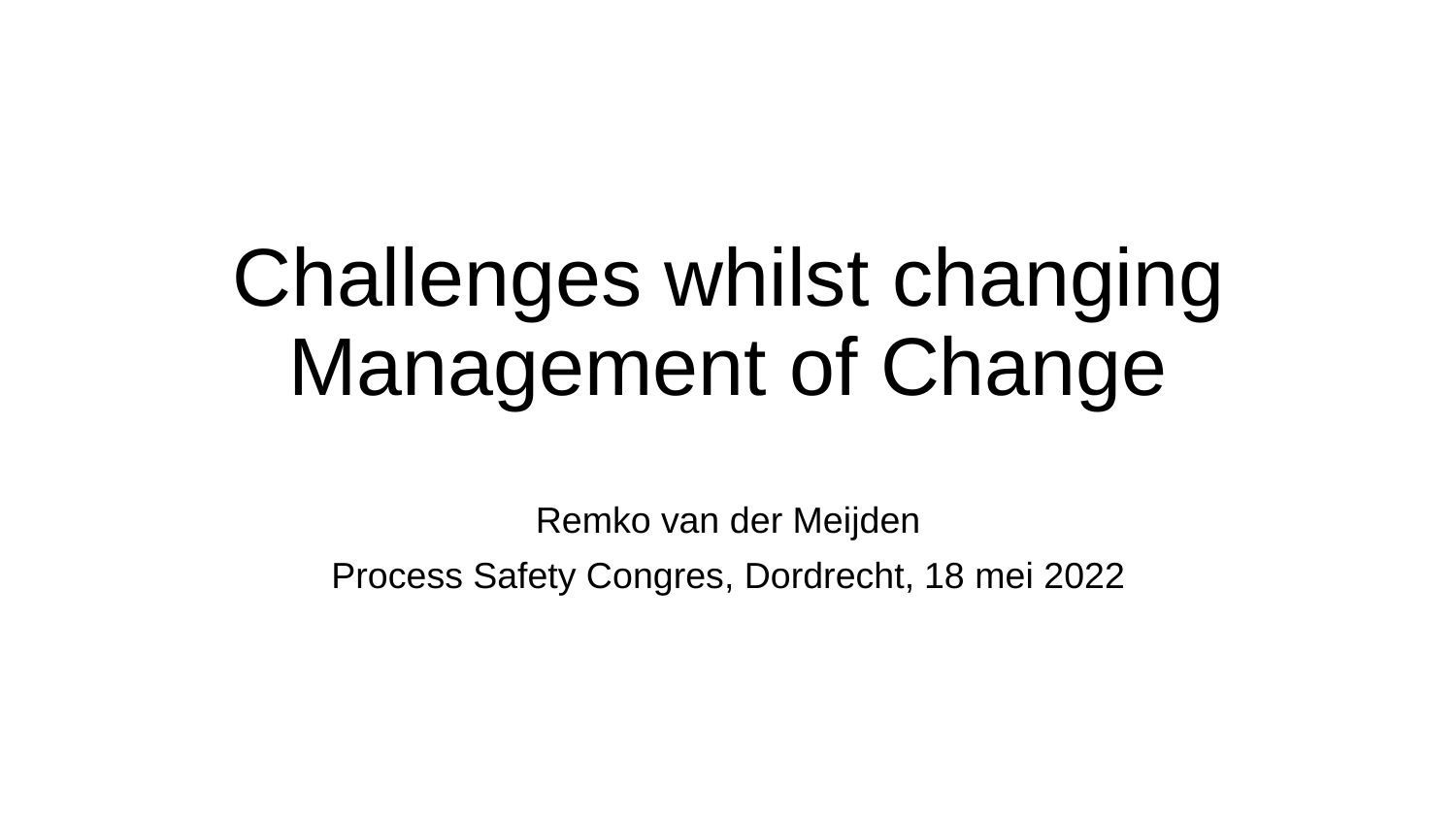#### Remko van der Meijden

Chemical Engineer / Delft University of Technology

2017 - 2022 Process Safety Manager (AkzoNobel, Nouryon, Nobian)

2010 - 2016 Process Technology Manager (AkzoNobel)

1999 - 2009 Process Engineer (ICI, Huntsman)

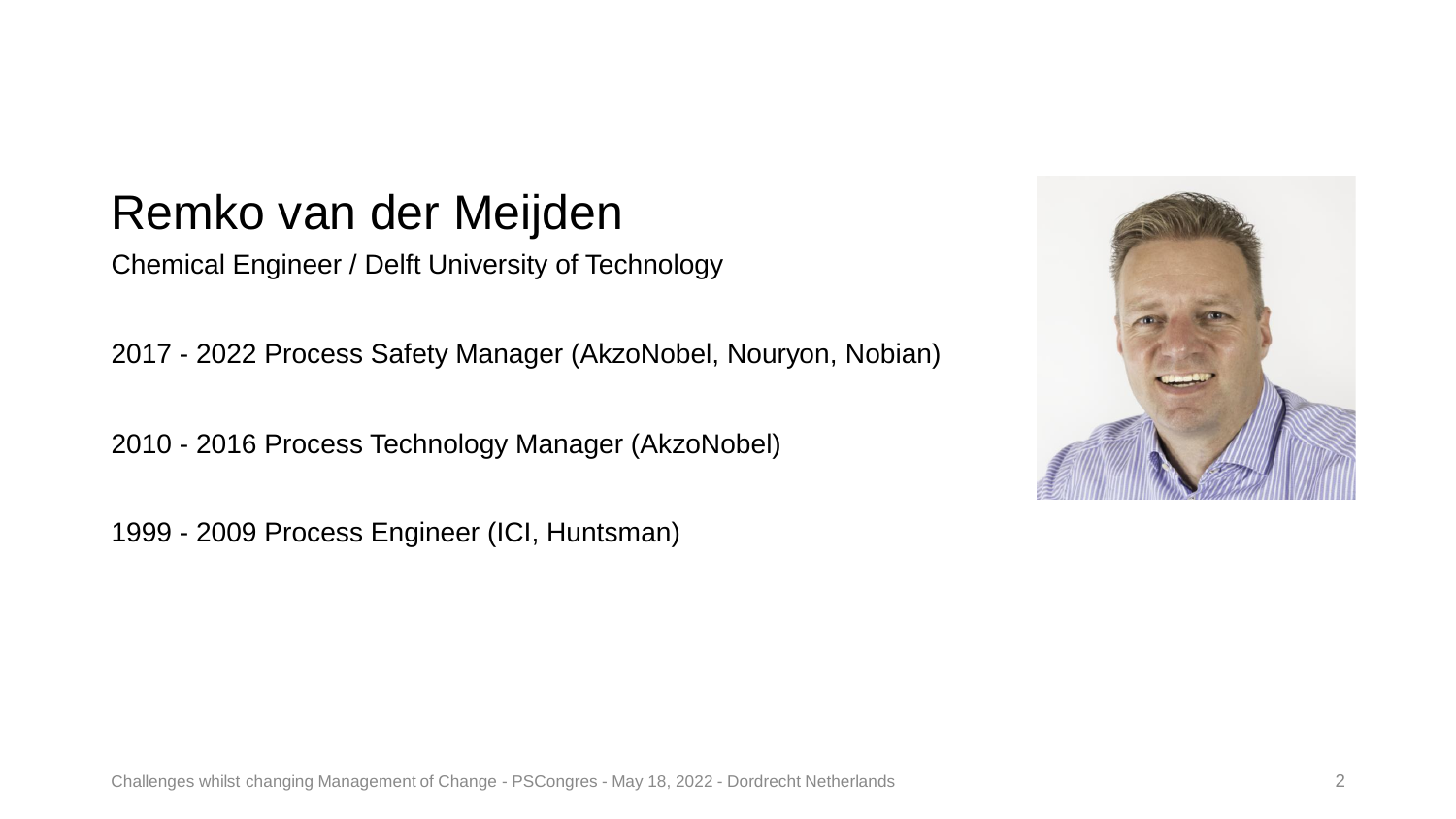#### Challenges whilst changing Management of Change - PSCongres - May 18, 2022 - Dordrecht Netherlands 3

- Who uses Management of Change ?
- Drivers for changing Management of Change
- Pitfalls, advice & conclusion

CCPS : "*Consistent and effective Management of Change is one of the most important and difficult activities to implement in a company.*"

Changing Management of Change is not to be underestimated.

#### Agenda

- Lets meet the audience
- Perspective of the presentation
- What is Management of Change ?
-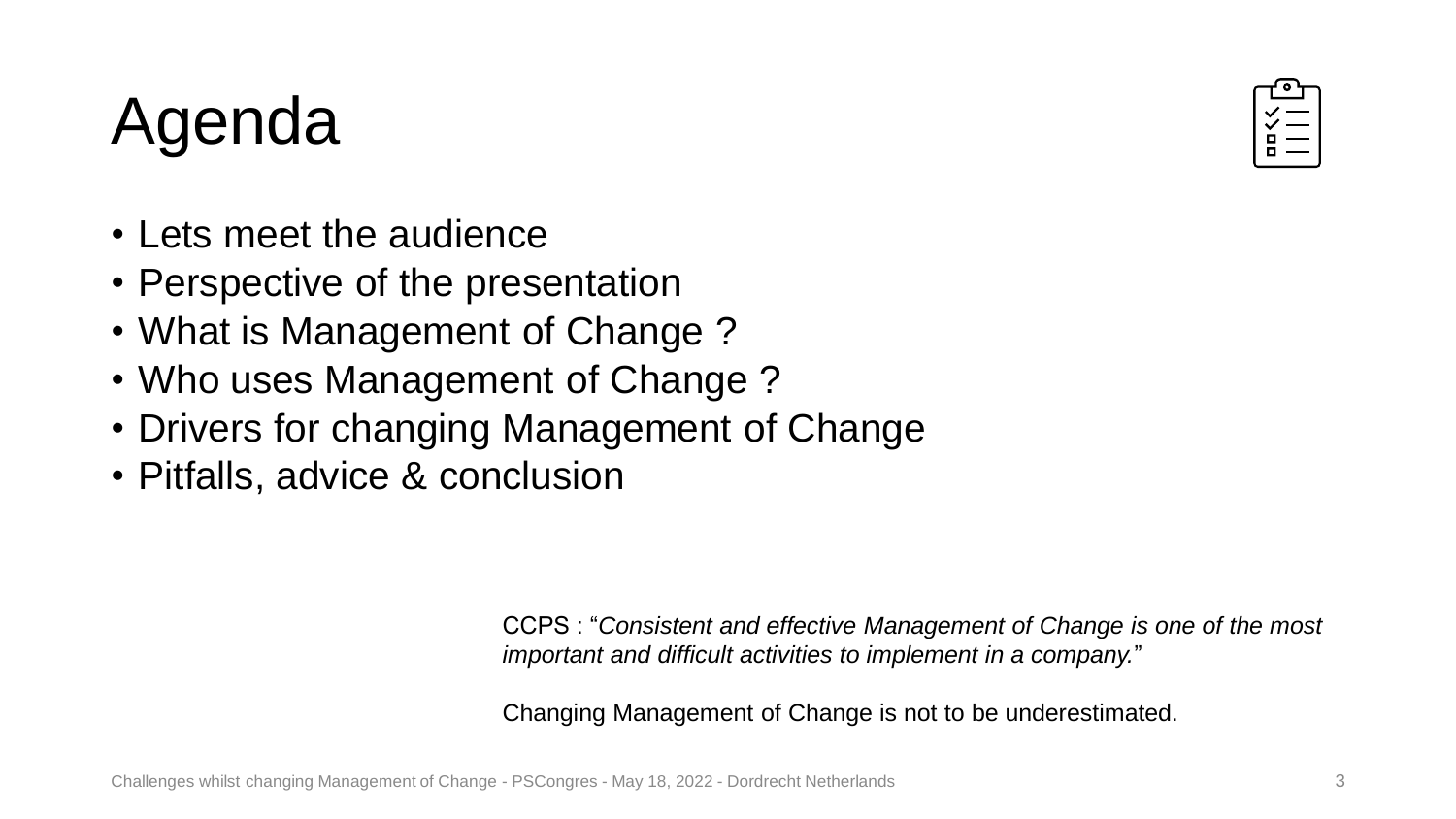#### Lets meet the audience …



- Who has worked according an MoC procedure ?
- What is a typical average number of changes per year per plant ? Less than 10, 10-100, more than 100
- Who has changed an MoC System for a plant, facility and/or company?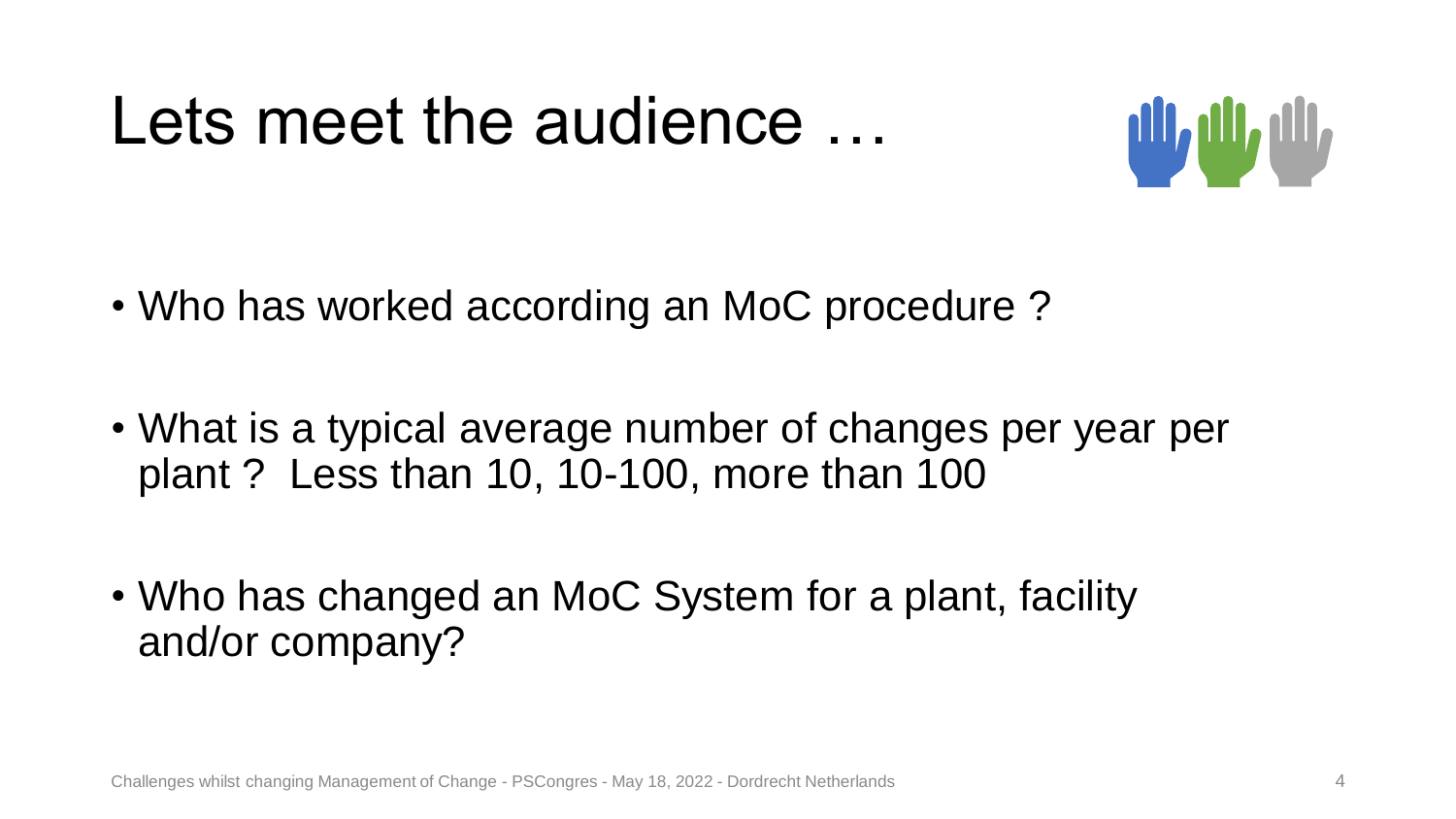### What is Management of Change ?

A **change** is a combination of a **problem**, a **solution**, an above threshold **value** of solving the problem and the **identified risks**, all combined are **approved** for implementation. The solution can be any addition, process modification, or substitute item (e.g., person or thing) that is not a replacement-in-kind and/or design specifications. The problem or the solution (or both) may affect the safety of the people, environment, process installation etc. [\*]

**Management of Change** is a **process** for evaluating and controlling changes to process & equipment design, operation, organisation, or activities - prior to implementation - to make certain that no new or additional hazards are introduced and that the risk of existing hazards to employees, the public, or the environment is not unknowingly increased.

#### **MoC is not :**

- financial approval system
- project / resource management
- collection box for idea / complaints / suggestion / wishes
- document update tool
- communication tool
- software package
- fool-proof, perfect example it is a change fool-proof, perfect  $\mathbb{F}_1^*$  when in doubt, assume it's a change





Do not include !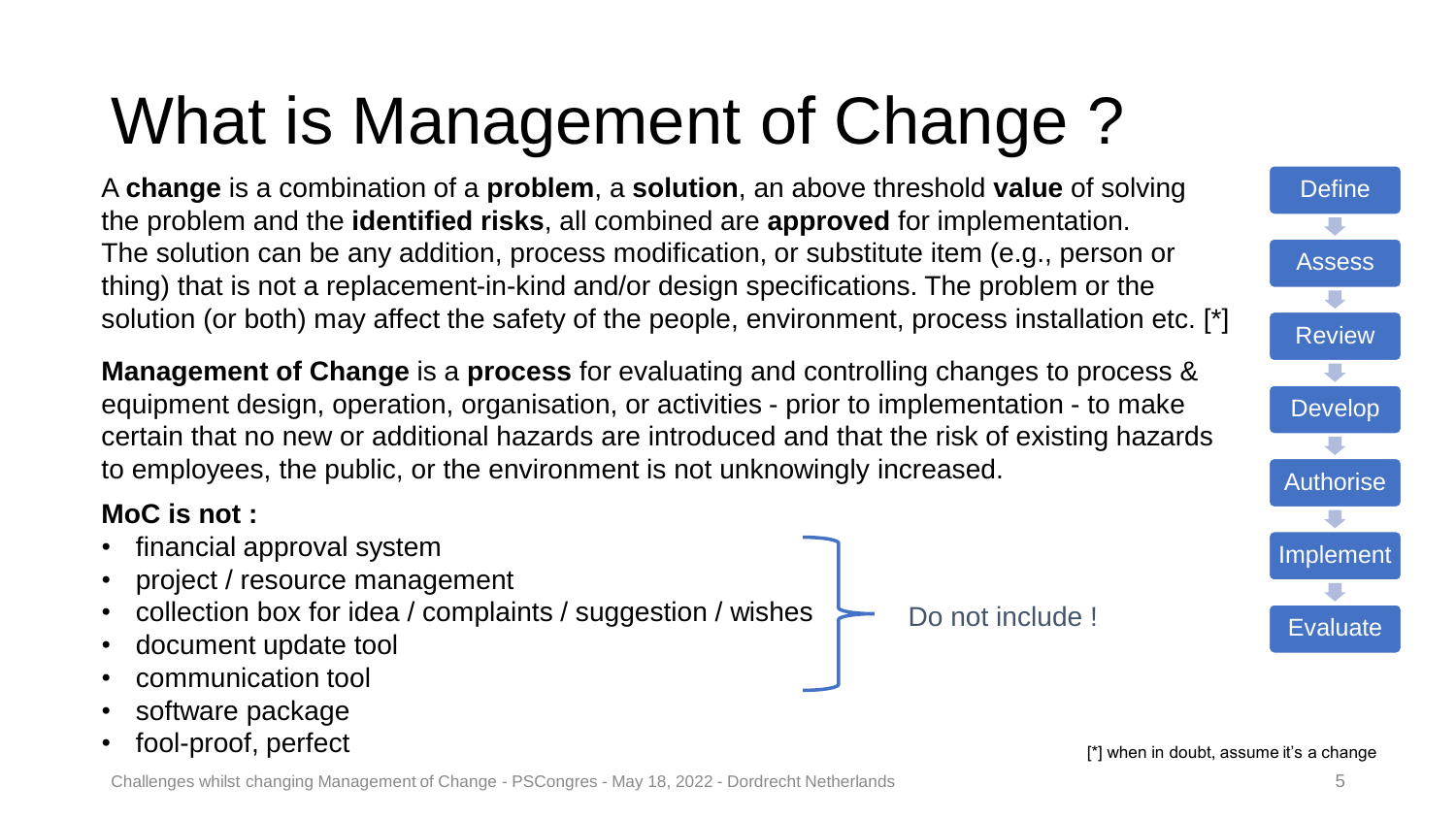### MoC System

The **Management of Change System** is the complete set of requirements, procedures, instructions and tools to enable portfolio management.

All elements of the system interact directly or indirectly.

Depending on the scope of the MoC System (company, site, plant, section), the risks associated and the competences of the organisation, the level of detail will differ.



**Management vision, targets &**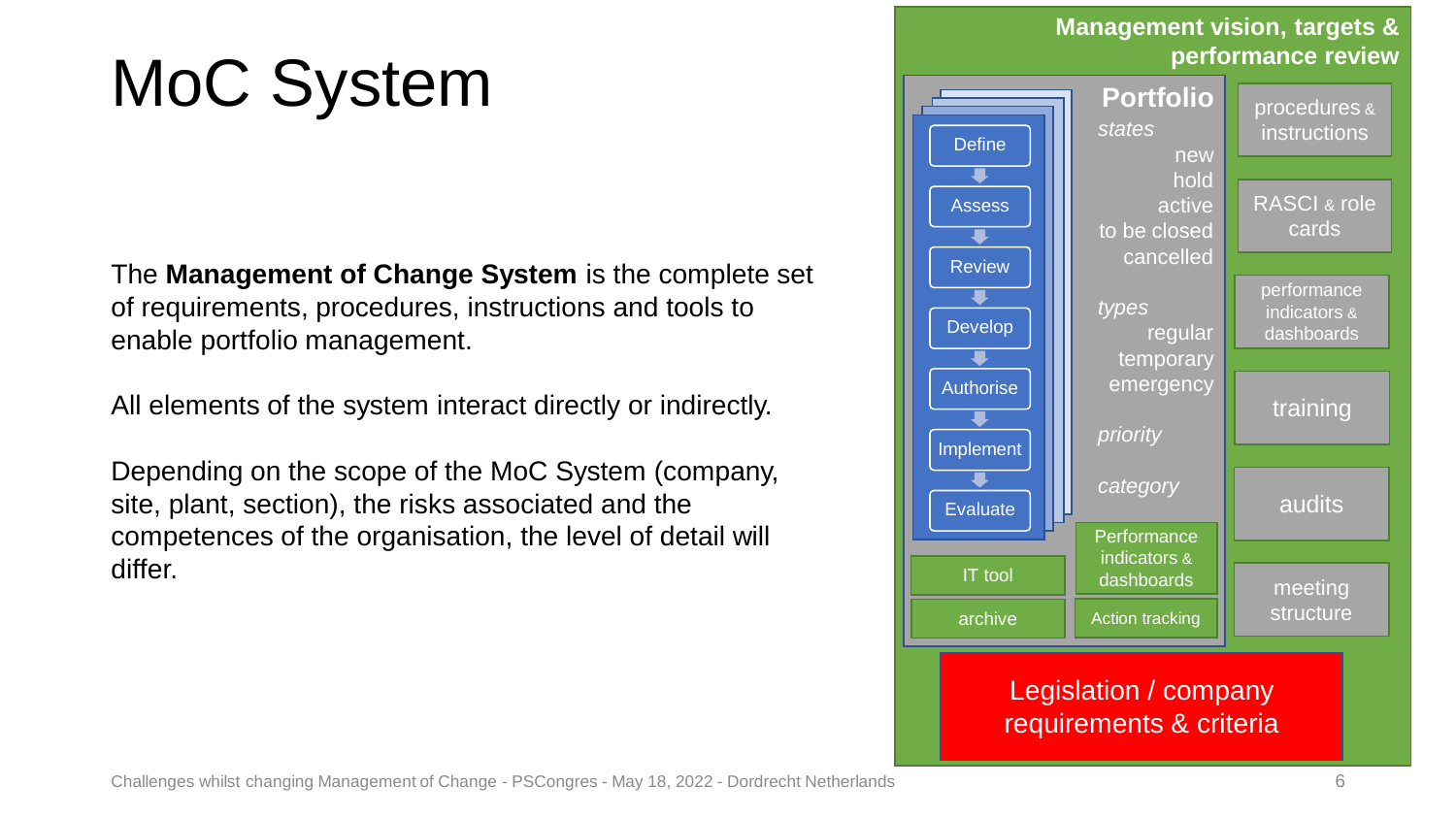### Who "uses" Management of Change

- Engineers, technologists
- Reliability & Maintenance engineers
- Operators / technicians
- Production engineers
- HSE engineers
- Project engineers/managers
- Procurement (services, goods, materials, equipment, spare parts)
- Site Management
- Corporate HSE Management
- *And others…*



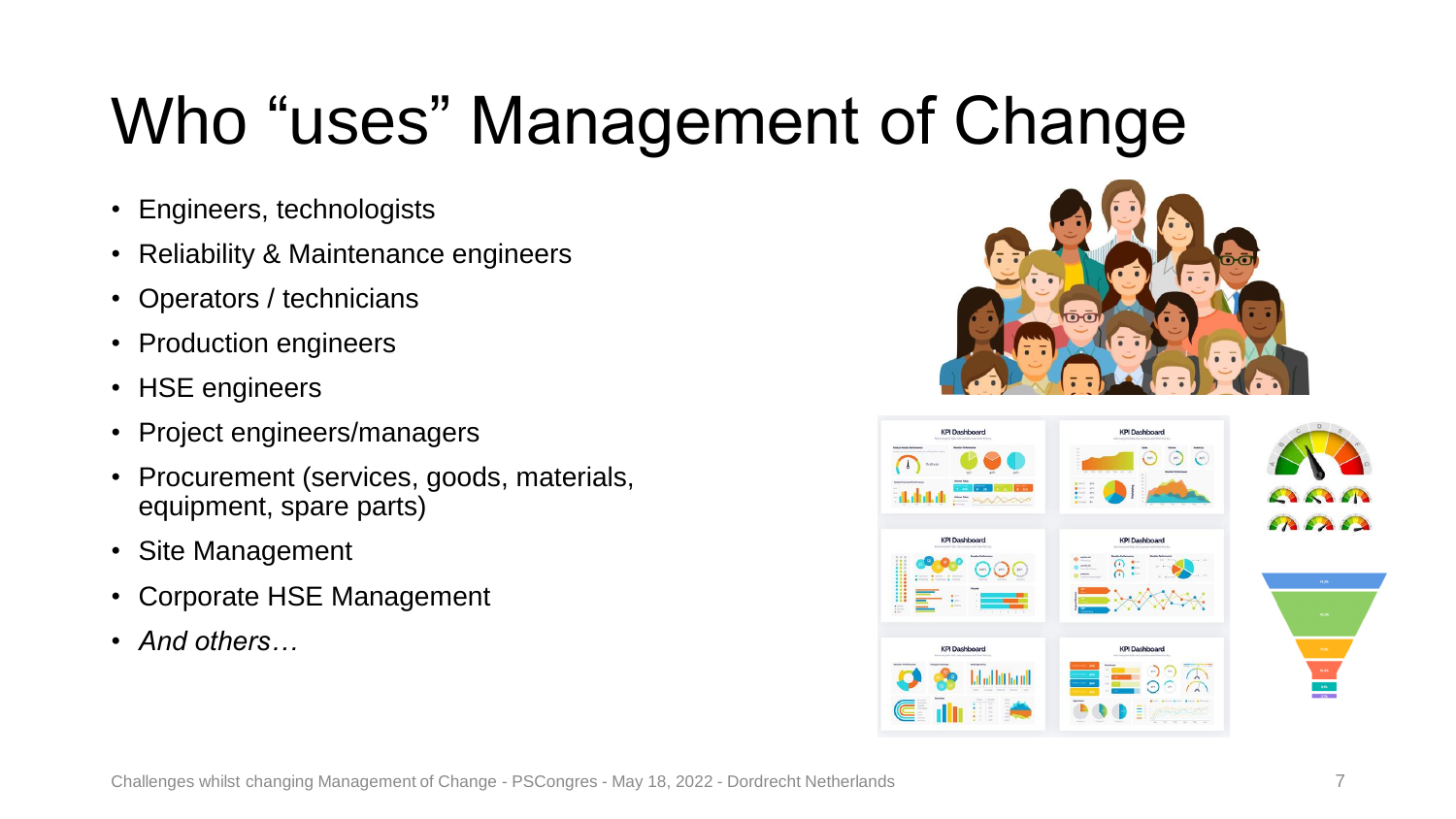## Drivers for changing MoC

- Recent major **accident** / near miss, series of (minor) **incidents**
- Regulatory **considerations**, audits / inspections **findings**
- Peer pressure/comparisons of existing Best / **Good Practise(s)**
- Unsatisfactory performance (indicators) and/or feedback from personnel
- Availability of resources (people & time)
- Significant site or company reorganisation or restructuring, or the outsourcing of a key function

*And also:*

- A change in company policy or a desire to standardise across the company
- IT tool-related change (end-of-life, cloud vs own, new all-in-one tool) as result of a policy update, procurement opportunity, etc
- A merger or acquisition leading to adoption of the MoC system of the other company
- Continuous improvement





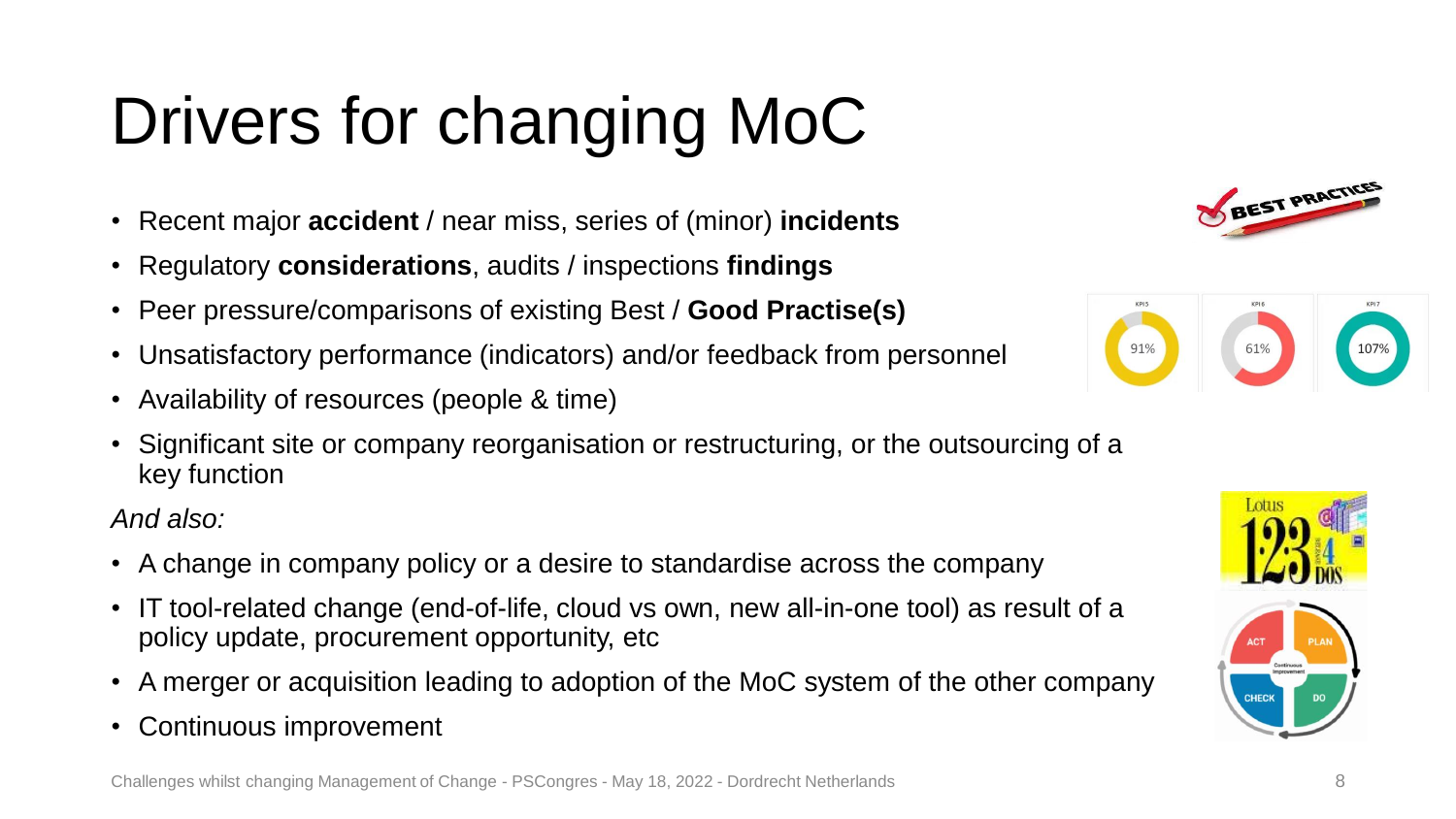#### Pitfalls

- Too wide or too limited MoC **scope**
- No **Owners** (system, procedure, changes) appointed
- **One-size-fits-all approach** for procedure
- Apply **extensive** procedures to a small organisation, or for a **limited number** of changes per year
- Include detailed requirements on company level
- Change the MoC system too frequently or not at all
- **Over apply (K)PI's** & dashboard, frequency not matching speed of the MoC process
- Overestimate **speed of change**, i.e. results of changes
- Underestimate long term consequences of **IT tools**, e.g. historical Change archive no longer accessible after IT-system change.
- Completed changes are not linked to **MoC procedure version**
- Underestimate impact of change of MoC system on **people behaviour**
- Assume that when a document of the MoC System is updated people will act accordingly
- Develop/purchase & **implement a tool** without a proper procedure and training
- Add target date for each change and/or each step of the process (overdues on the dashboard)
- Under or over defining prioritisation criteria
- And many more…

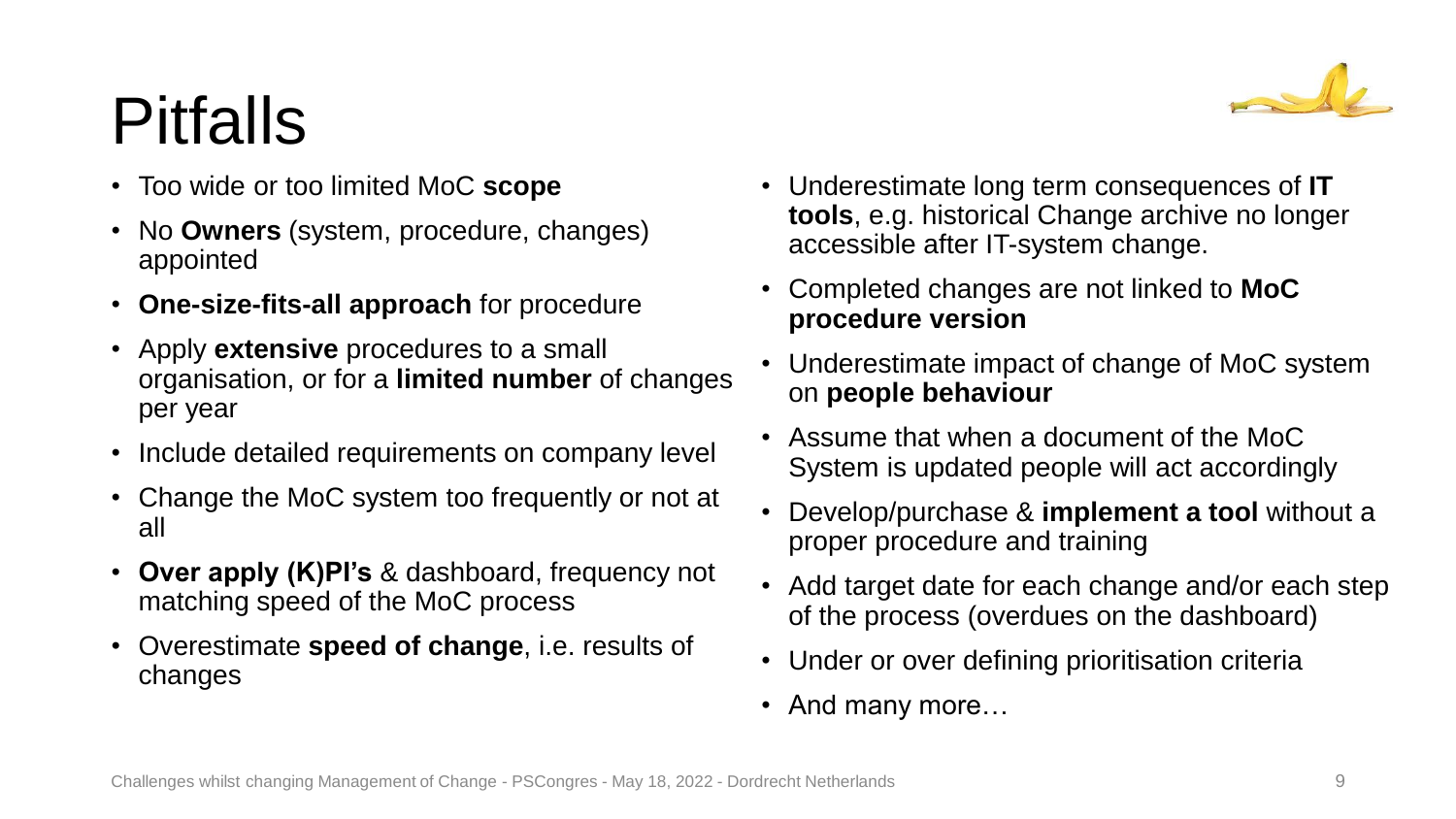#### Advice



- Define the **scope** for Management of Change (and test the boundaries)
- Make changes, improve the system
- Apply continuous improvement to the MoC system, i.e. minor changes yearly and significant system changes rarely.
- **Trial / field test** the system prior to its official implementation (or major/system change).
- Approval of changes based on **risk level**
- Do **portfolio management** on a regular basis
- Use **checklists** per change type
- Learn from others (**peers, industry, books**)
- Ensure acceptance and **commitment** of key personnel.
- MoC systems should be **simple and fit for duty**, designed to fit the risks, organisational structure / competences, available resources and demand rate of a facility.
- Setup the MoC procedure as an **umbrella type procedure** with sub procedures for (e.g.) Organisational, Technology / recipe, Process Control, specific & repetitive changes (Safety System overrides, leak repair items, operating procedures, contractor company, etc), ITPM (including spare parts), non-process changes to the facility
- Provide adequate training (and retraining)
- Perform checks & audits (day/week/month/ quarter and yearly), apply performance indicators. Yearly Management Review on MoC System
- Apply other Performance Indicators when necessary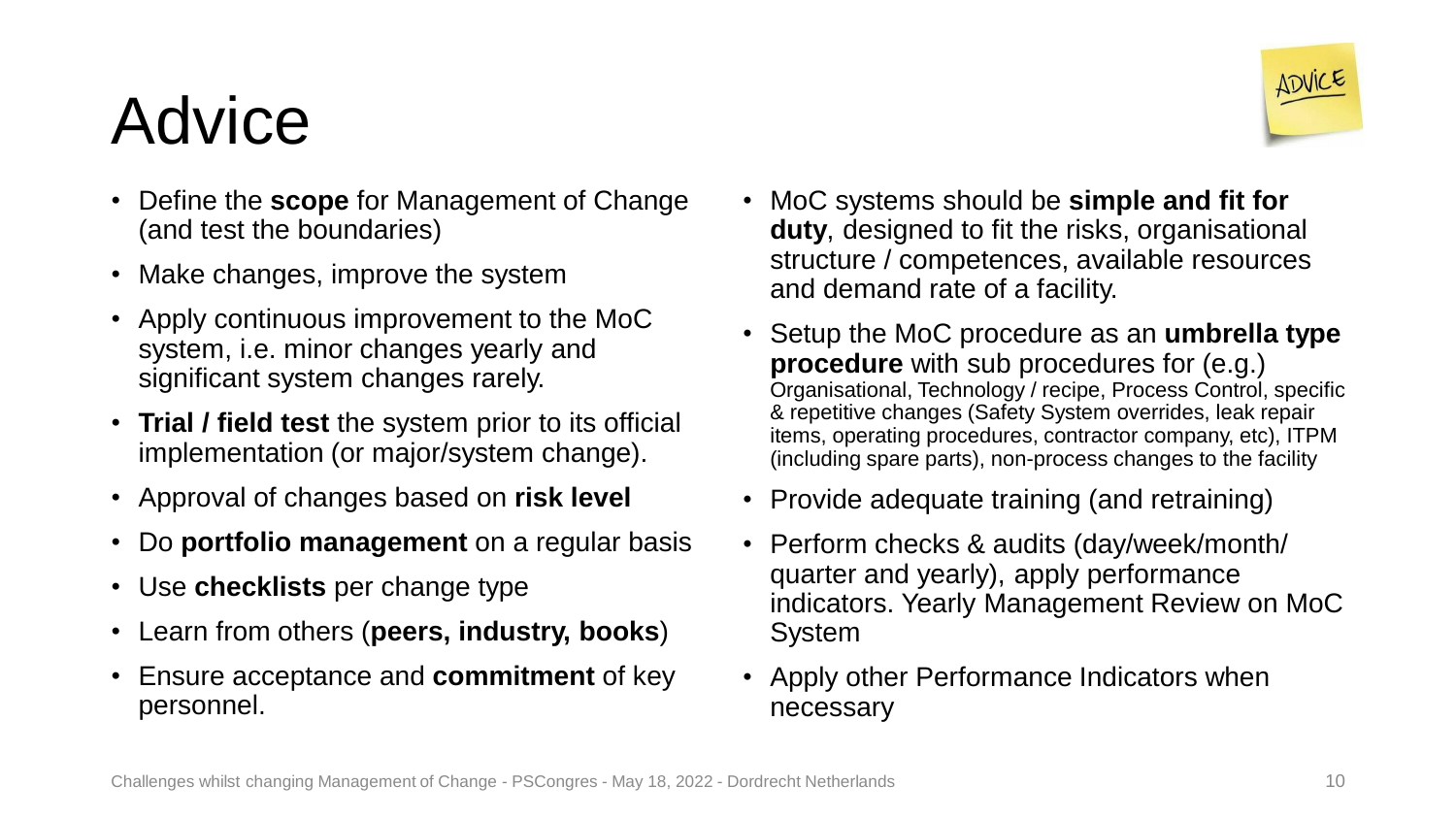#### Challenges whilst changing Management of Change - PSCongres - May 18, 2022 - Dordrecht Netherlands 11

#### **Conclusion**

Define, assess, review, develop & autorise, implement **changes to** (parts of) the **Management of Change System** as it is a **regular change**.

- Develop & implement **system changes** as a high impact change !
- Feels as **common sense**, although not **common practise**
- Most of the time the **same resources** are needed
- MoC is all about people (tools should be supporting !)
- **Commitment** to the MoC System is boosted
- The change is **evaluated** on effectiveness, additional risks, impacts, improvements for future changes, etc (if it is part of your MoC process)